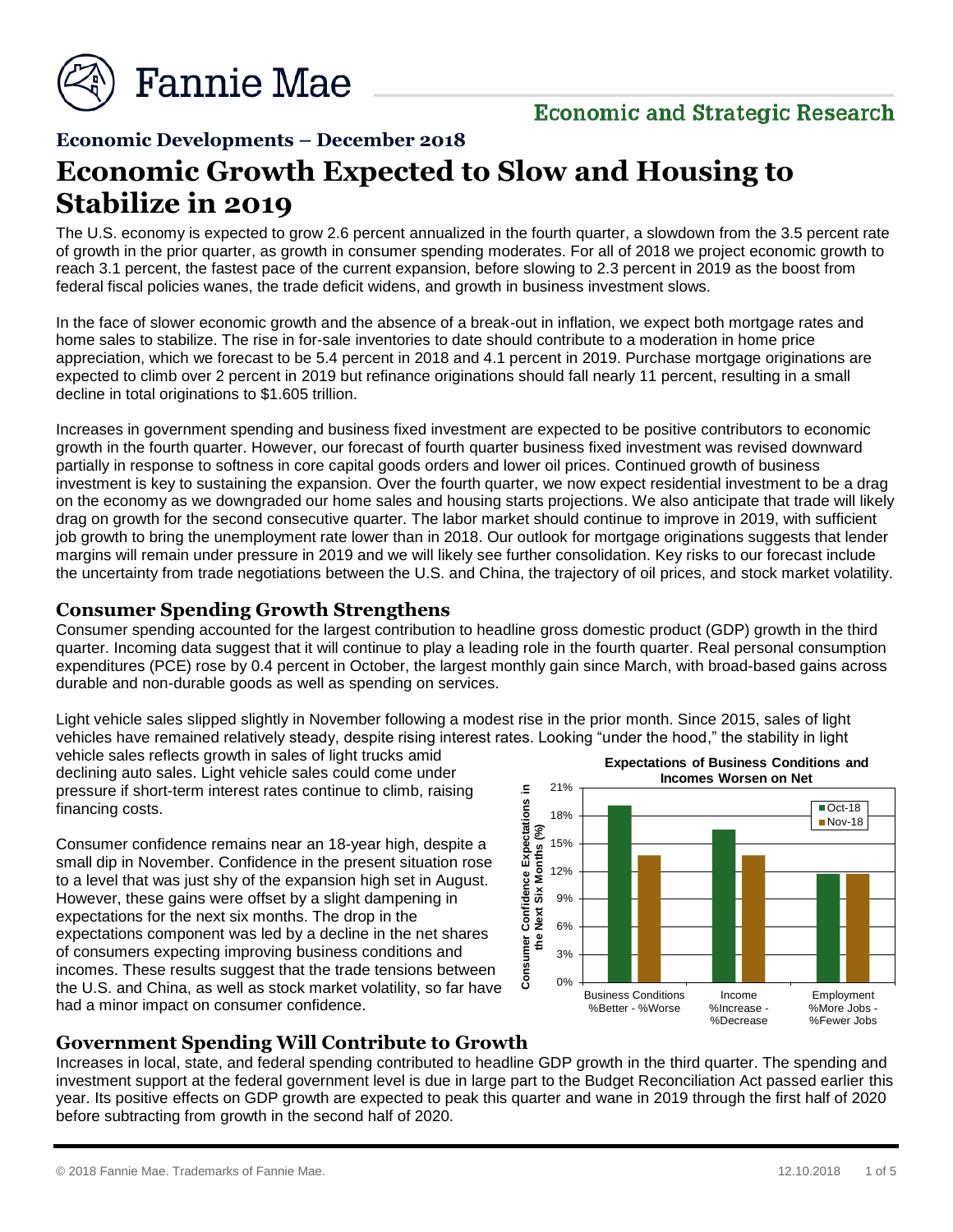

# **Business Fixed Investment Growth Expected to Tick Up**

Despite an upward revision in the second estimate of third quarter GDP, business fixed investment growth still slowed markedly. The minutes from the November Federal Open Market Committee (FOMC) meeting revealed that some participants cited anecdotal evidence of higher tariffs and uncertainty about trade policy, slowing global demand, rising input costs, and rising interest rates as possible culprits behind the deceleration in business fixed investment growth.

Despite these concerns, encouraging news in the manufacturing sector bodes well for business fixed investment growth this quarter. The Institute for Supply Management manufacturing index rose in November, indicating a faster pace of expansion than in October. Higher readings on new orders, production, employment, and inventories all contributed to the uptick in the headline reading; supplier deliveries was the only subcomponent to register a monthly decline.

Small business sentiment has trended down from its record high in August, though it remains historically elevated. Several factors may restrain business fixed investment growth in the near term. Core capital goods orders, the forwardlooking indicator of equipment spending, were unchanged in October after two consecutive drops in the prior months. Spending on structures related to oil and exploration will likely be constrained by lower oil prices. Additionally, many of the risks cited by participants at the last FOMC meeting are unlikely to be resolved soon and may delay investment in business projects.



## **Trade Deficit and Inventory Investment Will Weigh on Growth**

After shaving off 1.9 percentage points from GDP growth in the third quarter, the U.S. trade deficit is on pace to drag on broader economic growth over the current quarter as well. The U.S. real goods trade deficit, which is used in the estimate of GDP, widened to \$87.9 billion in October, the worst trade gap since the series began in 1994. The expansion of the U.S. trade deficit partly reflected a decline in exports, especially to China, and a rise in imports. Going forward, we expect a stronger dollar and weaker global growth to weigh on the U.S. trade balance and partially offset strength in other areas of the economy.

Following a decline in the second quarter, a jump in private inventories contributed 2.3 percentage points to growth in the third quarter. Over the month of October, wholesale inventories rose 0.8 percent, suggesting that inventory investment will remain solid in the fourth quarter. However, the pace of inventory investment is expected to slow from its strong third quarter rate, implying a modest drag on fourth quarter economic growth.

## **Job Growth Underwhelms, but Other Labor Market Indicators Remain Solid**

The economy added 155,000 jobs in November, significantly fewer than the 237,000 jobs added in October. However, the pace of job growth in October may have been artificially high due to the recovery from the natural disasters that struck in September. The annual growth in average hourly earnings

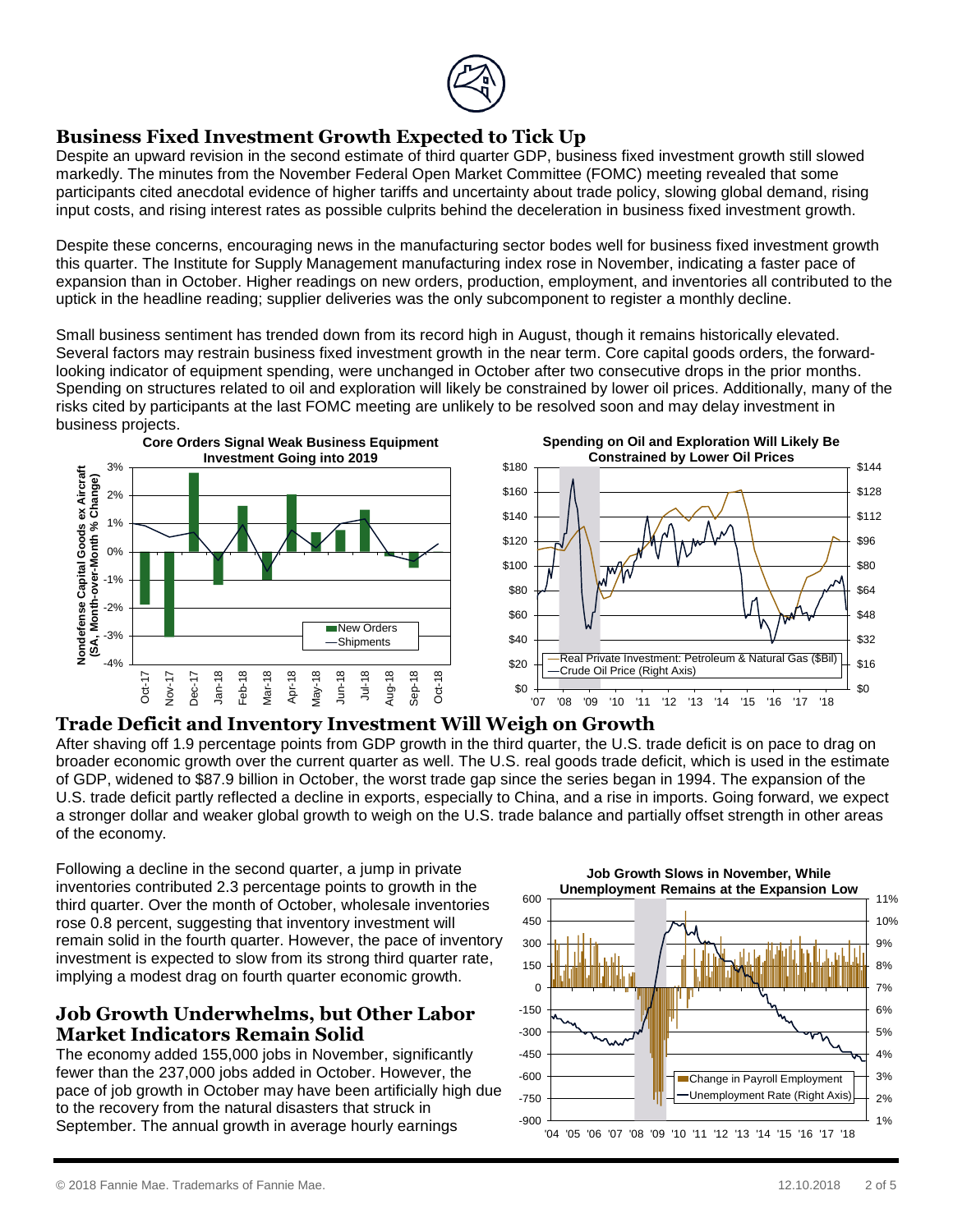

stabilized at the expansion peak set in October. The unemployment rate held steady at 3.7 percent for the third consecutive month, a level last seen in 1969, and the labor force participation rate was unchanged at 62.9 percent.

## **Trade Tensions, Stock Market Volatility, and Oil Prices Pose Risks to Forecast**

Trade issues present uncertainty to our forecast. The U.S. and China agreed to a 90-day truce beginning on December 1, which will freeze the tariff rate on \$200 billion in Chinese imports at 10 percent instead of increasing to 25 percent on January 1 as planned. In light of these circumstances, many of the downside risks to economic growth are temporarily removed, but the uncertainty of whether a final agreement could be reached may dampen business or consumer confidence and derail some spending and investment activity.

> 2750 3000

Following a sharp decline in oil prices in November, members of the Organization for the Petroleum Exporting Countries (OPEC) and a Russia-led contingency agreed to curb oil output by 1.2 million barrels per day for the first six months of 2019. Crude oil prices initially rose on news of the agreement. Lower oil prices generally benefit U.S. consumers as the reduction in prices acts as a tax cut that boosts disposable income. However, lower prices can also weigh on business investment as expectations of less revenue from oil production dissuade the capital investment needed for exploration. Expectations of slower economic growth around the world may dim the outlook for oil demand, potentially offsetting the price impact from lower supply.



40 45



Stock market volatility returned in October and has continued to the time of this writing as concerns that economic growth is slowing weigh on the market. However, the extent of volatility, as measured by the Chicago Board Options Exchange (CBOE) Volatility Index, has not been as extreme as it was earlier in the year. Nevertheless, equity market volatility has

the potential to lower consumer confidence and weigh on consumer spending.

## **Fed Rate Hikes Likely to Continue in December as Measures of Inflation Remain Near the Fed's Target**

The annual growth in the PCE index, the Fed's preferred measure of inflation, held steady at the 2.0 percent target for the second consecutive month in October, while core PCE inflation decelerated to 1.8 percent. The recent decline in oil prices, as well as a rise in the dollar making U.S. imports less expensive to American consumers, should put downward pressure on inflation.

In early December, the spread between the 5-year and 2-year Treasury yields inverted for the first time since 2007, triggering recession concerns across the market. The recent inversion, stock market volatility, and weakness across the housing industry have sparked speculation that the Fed may pause its current tightening cycle in 2019. In a speech given on November 28, Fed Chairman Powell noted that "Interest rates are still low by historical standards, and remain just below the broad range of estimates of the level that would be neutral for the economy," which seems to be a departure from an earlier comment that interest rates were "a long way from neutral." He also acknowledged that the "economic effects of our gradual rate increases are uncertain, and may take a year or more to be fully realized." These statements suggest that the FOMC is likely to grow increasingly data-dependent during its deliberations.

**Headline Inflation Holds Steady at Fed's Target** 



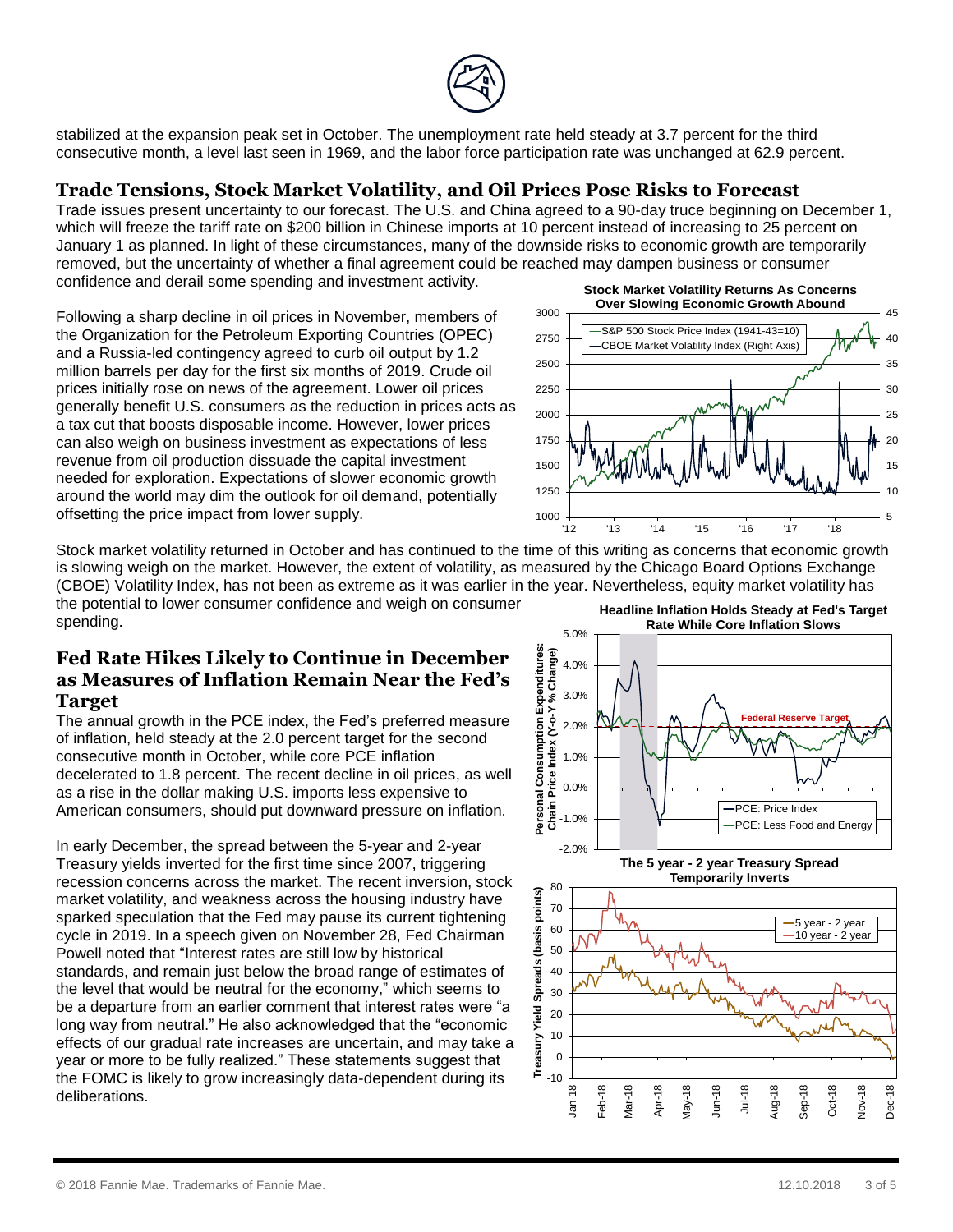

Despite the slowdown in job creation in November, labor market and broader economic conditions remain solid and the pace of inflation is at or near the Fed's target. While market commentary has shifted to the potential for a pause, we maintain our call for two rate hikes in 2019 and one more this month, unchanged from our prior forecast.

## **Housing Roundup**

Home sales were mixed in October with existing home sales rising modestly while sales of new homes fell sharply. However, year-to-date total home sales fell amid a sharp rise in mortgage rates. In October, the average 30-year fixed

mortgage rate had increased 92 basis points from its year-ago levels, according to Freddie Mac. Meanwhile, the latest data from the National Association of Realtors showed that the Affordability Index fell 8.4 percent in September from a year ago. In a positive development for homebuyer demand, mortgage rates stabilized in November, with the monthly average rising only 4 basis points to 4.87 percent.

Amid rising mortgage rates, pending home sales, which represent contract signings of existing homes and precede closings of existing homes by a month or two, fell by 2.6 percent in October. While average monthly purchase applications also fell in October, they struck a more positive note in November, registering a 2.5 percent increase as mortgage rates were nearly flat.



Measures of house price growth have slowed. For example, the annual growth in the Federal Housing Finance Agency's Purchase-Only House Price Index slowed to 6.0 percent in September, its slowest rate since January 2017. Home price expectations have also moderated significantly, according to the home price expectation component in Fannie Mae's Home Purchase Sentiment Index. The net share of consumers expecting prices to increase dropped in November to the lowest reading since October 2016.

While housing demand has moderated, for-sale inventories have risen. In October, the inventory of existing homes grew 2.8 percent annually at the current sales pace, compared with 18.0 percent for new homes. The increase in the for-sale inventory, driven by interest rate-induced declines in demand, has resulted in an increase in the months' supply of both existing and new homes over the past 12 months. The months' supply of existing homes rose to 4.3 months in October from 3.9 months last year. Readings below 6 months suggest that supply remains below the long-term average level. The large decline in new home sales and the significant increase in for-sale new home inventory pushed the months' supply of new homes higher from 5.9 months in October 2017 to 8.1 months in October 2018.

As the inventory of homes for sale has increased substantially over the past year, the level of single-family starts fell 1.8 percent in October from September and 1.5 percent from a year ago. Leading indicators of single-family production suggest that construction will remain modest over the remainder of the year. Single-family permits fell in October, while the National Association of Home Builders/Wells Fargo Housing Market Index (HMI) dipped 8 points in November to a reading of 60. Readings above 50 indicate that more builders view the housing market as good than poor, but the decline in the HMI to its lowest level since August 2016 underscores significant affordability challenges faced by potential buyers.



We expect residential fixed investment to fall in the fourth quarter, the fourth consecutive quarterly decrease. For 2019, we expect home sales to be little changed and project that single-family construction will continue to grow. Mortgage rates are expected to stabilize in 2019, allowing potential homebuyers time to adjust to the higher rate levels and should, in combination with a slower pace of house price growth, support affordability. At the same time, the labor market should